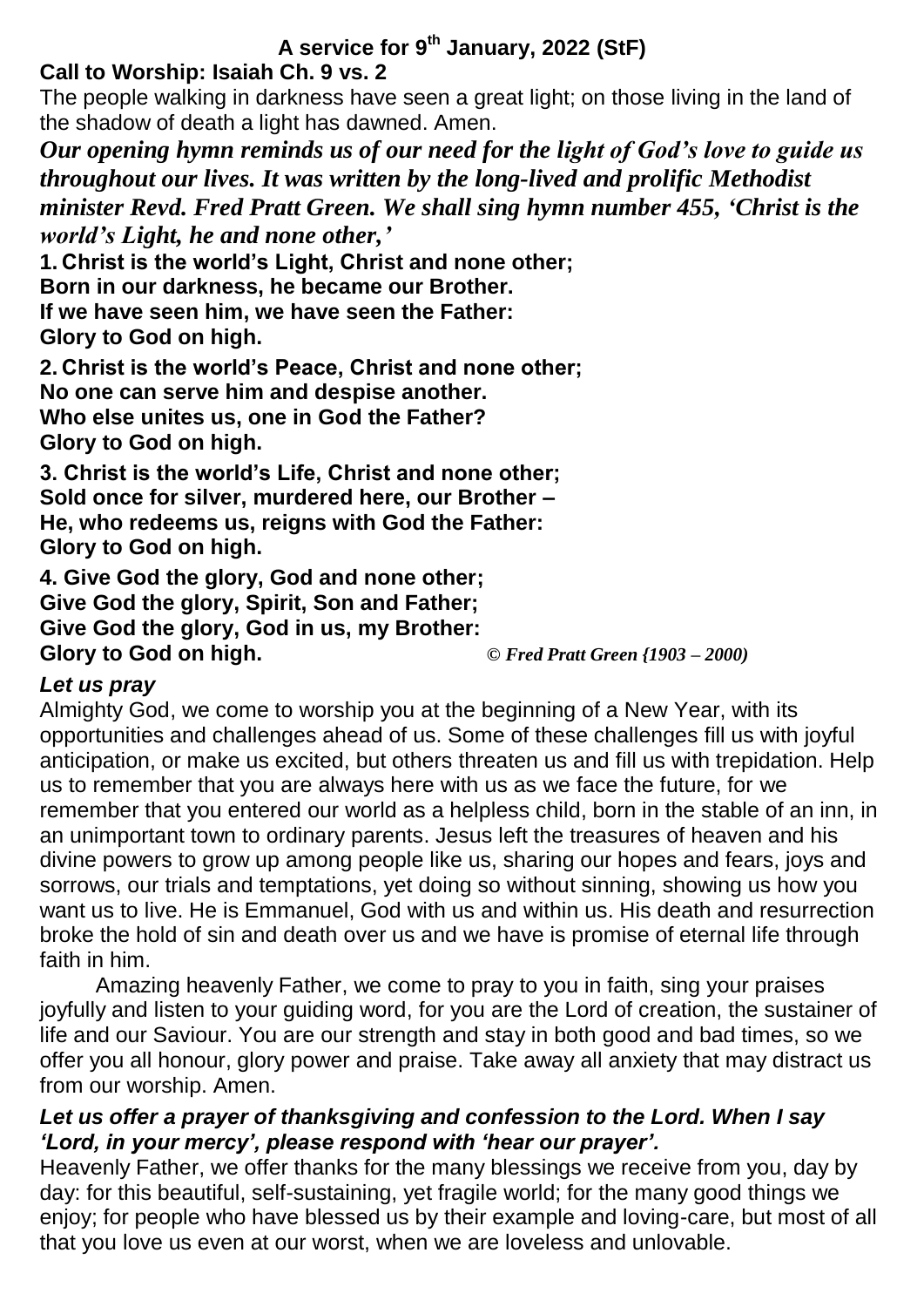'Lord, in your mercy'**………. 'hear our prayer'.**

Merciful Lord, pardon us when we don't love our neighbours as we love ourselves, for our words and actions that hurt others and grieve you and for times when we see neighbours in need or distress and don't help them. Forgive us, too, for our failure commit ourselves to you and your call to us to serve you. Help us to change our ways, so that our lives become Christ-centred, not self-centred.

'Lord, in your mercy' ……… **'hear our prayer'.**

Gracious and faithful God, we believe that you have heard our prayer and have not only forgiven us, but you call us to follow you once more, unburdened by guilt. Therefore, Lord, as you offer us a fresh start, fill us now with the power of the Holy Spirit to love and serve both you and our neighbours faithfully and joyfully in the blessed name of Christ Jesus our Lord and Friend. Amen.

*We shall say the prayer our Lord taught his disciples:*

**Our Father, who art in heaven, hallowed be thy name; thy kingdom come; thy will be done; on earth as it is in heaven. Give us this day our daily bread. And forgive us our trespasses as we forgive those who trespass against us. And lead us not into temptation, but deliver us from evil. For thine is the kingdom, the power and the glory, for ever and ever. Amen.**

*Reginald Heber, the author of our second hymn, was appointed Bishop of Calcutta in 1823. However, his duties were not confined to that one city, as his title implies, but instead to much of the South Pacific, including Ceylon and Australia, for he was the only Anglican Bishop in that hemisphere. Bishop Heber's sense of duty drove him to travel tirelessly during his three years as Bishop and he died aged only forty-two, on 3rd April, 1826. He had just preached a sermon at Trichinopoly, in which he denounced the caste system before a large congregation; he decided to cool off in the swimming pool of the house where he was a guest; soon afterwards he suffered a stroke whilst swimming there and he drowned before anyone realised what had happened. Despite his short life, Bishop Heber wrote several good hymns, of which this one is equalled only by "Holy, holy, holy, Lord God Almighty!" We sing hymn number 227, 'Brightest and best of the suns of the morning'.*

**1. Brightest and best of the sons of the morning, Dawn on our darkness, and lend us thine aid; Star of the east, the horizon adorning, Guide where our infant Redeemer is laid.**

**2. Cold on his cradle the dewdrops are shining; Low lies his head, with the beasts of the stall; Angels adore him in slumber reclining, Maker, and Monarch, and Saviour of all.**

**3. Say, shall we yield him, in costly devotion, Odours of Edom, and offerings divine? Gems of the mountain, and pearls of the ocean, Myrrh from the forest, or gold from the mine?**

**4. Vainly we offer each ample oblation; Vainly with gifts would his favour secure; Richer by far is the heart's adoration; / Dearer to God are the prayers of the poor.**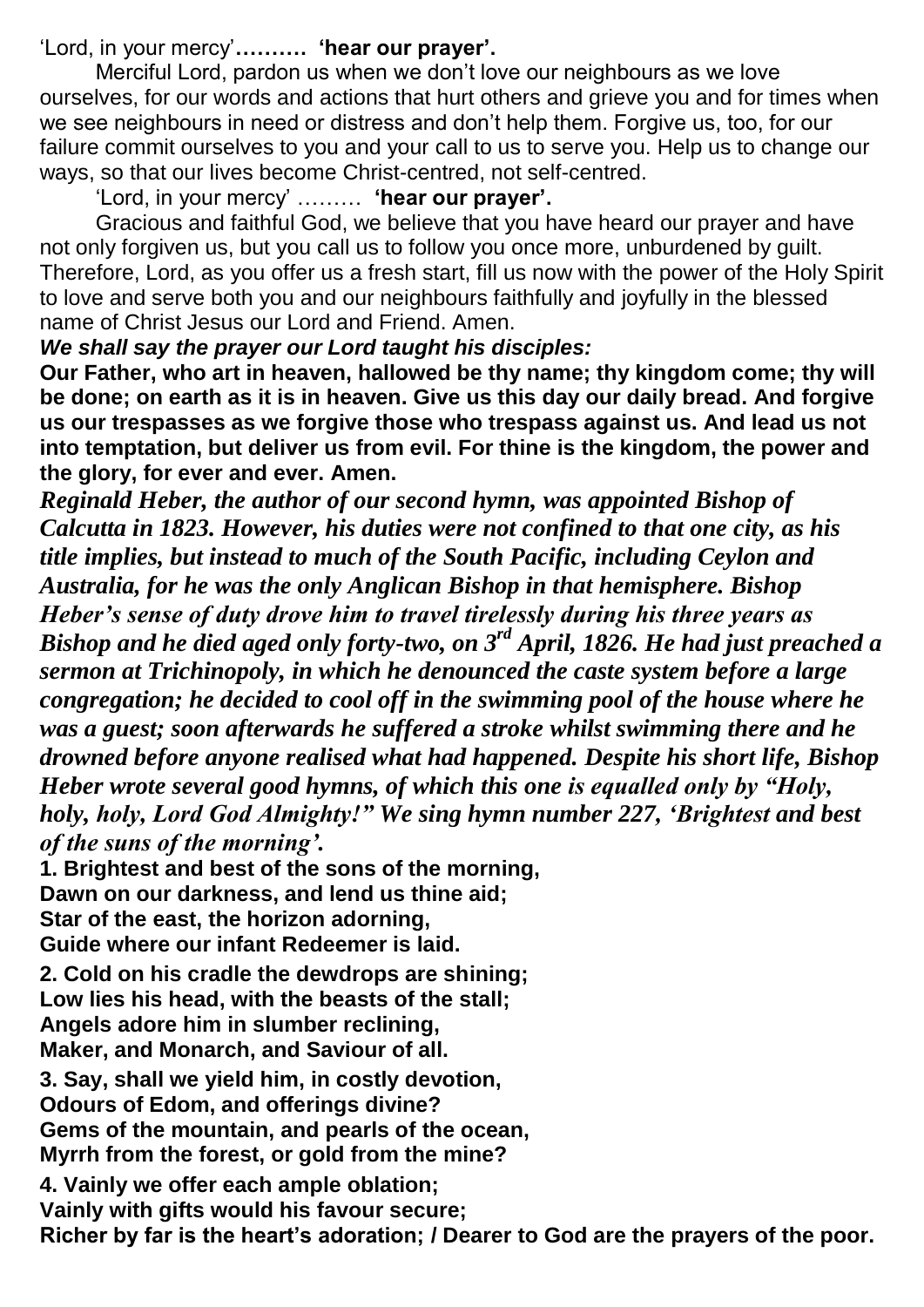## **5. Brightest and best of the sons of the morning, Dawn on our darkness, and lend us thine aid; Star of the east, the horizon adorning, Guide where our infant Redeemer is laid.** *© Reginald Heber {1783 – 1826}*

### *We come to our prayers of intercession. Let us pray.*

Sovereign God, we turn to you, asking for your wisdom, courage, guidance and help as we seek to act as your earthly hands in this corner of your kingdom. Although the brokenness of our world threatens to overwhelm us at times, for we know how limited our powers are, we ask you to reach out and inspire people with the power and influence to heal the suffering we see around us, for we know that to you all things are possible.

Lord, at a time when most of the world is rejoicing at Christ's birth and the New Year, hear our prayer for people who are facing undue pressures in these troubled times: those who have been deeply affected by the pandemic: those who are suffering from long COVID, or who have lost loved-ones because of it; others who have lost employment, or who are burdened by debt as a result of COVID lockdowns or restrictions; neighbours who are lonely and afraid, or who feel abandoned; people whose relationships have broken down; children whose lives have been constricted and whose education has been damaged; everybody whose spiritual and mental health has been severely challenged during the past two years. In a time of silence, we bring to mind people around us who are in special need of your care and, as we name them before you, we are confident you will know their needs and will reach out to them:

Lord, help us to offer them practical support and friendship as well as sympathy, but embrace everybody for whom we pray with your love, so they receive healing, courage, comfort and peace.

………………………………………………………………………………………………….

As we remember how our Saviour came into the world, homeless and in need, we pray for the poor, disfranchised and marginalised in the world, particularly people from the Developing world whose lives are often brutal, bitter and short. Loving heavenly Father, help us to play what part we can to build a better world by seeking justice for all, by campaigning to end poverty here and abroad, by sharing the earth's resources instead of fighting over them and by learning to co-operate with one another, accepting and even celebrating our differences, rather than allowing them to divide us.

Heavenly Father, the Christ-child came as Prince of Peace, but his parents were forced to flee to Egypt to avoid Herod's wrath, so in his infancy he experienced what it is to be a refugee. Therefore, we pray for the victims of wars, terrorism, prejudice and persecution. Teach those who govern the nations to find better ways of resolving differences with neighbours, rather than resorting to force. Inspire them to rule with justice and mercy, so true peace may prevail. Hear our prayer for the victims of war and terrorism: those who have lost loved ones; for people who have suffered life-changing injuries to body, mind or spirit and for refugees, who have not only been driven far from their homes, but who face exploitation and danger in order to find security and a new beginning. Compassionate God, may they receive the support and courage required to rebuild their broken lives.

Holy God, may your Church, both local and worldwide, learn to reflect the goodness and grace of Jesus by proclaiming Good News with one voice and serving him with united hearts, so all who do not yet know Christ as their Saviour and Friend will turn to him.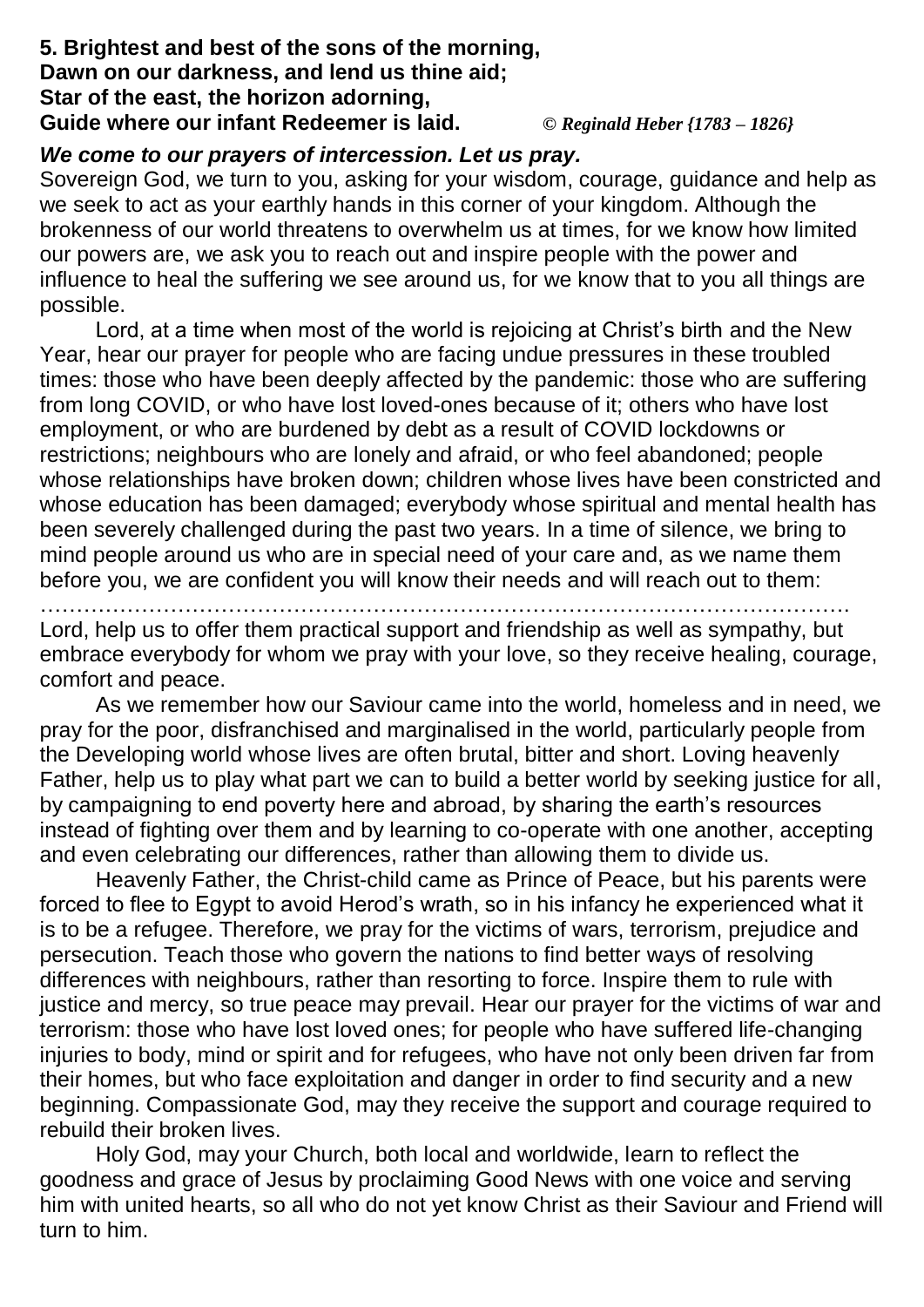As Jesus came as Lord of healing and wellbeing, look with compassion on all who are sick in body, mind, or spirit. May they find healing, renewed strength and hope, not only as a result of the care and support they receive, but by experiencing your holy presence in their need. We pray, too, for people who are living with a dementia and their friends, carers and families, who seek to support them and for whom the pandemic has been a living nightmare. Comfort them in their distress and ease their brokenness, Lord.

Abba, Father God, look upon us, our families and our friends with compassion. Keep us safe and guide us in your holy ways throughout this year, so we bear the light of the gospel message into the darkest corners of your kingdom, in the glorious name of the Christ-child, our Saviour Jesus Christ. Amen.

## **The Gospel reading is Luke chapter 3 verses 15 to 22**

The people were waiting expectantly and were all wondering in their hearts if John might possibly be the Christ. John answered them all,

"I baptize you with water. But one more powerful than I will come, the thongs of whose sandals I am not worthy to untie. He will baptize you with the Holy Spirit and with fire. His winnowing fork is in his hand to clear his threshing floor and to gather the wheat into his barn, but he will burn up the chaff with unquenchable fire." And with many other words John exhorted the people and preached the good news to them.

But when John rebuked Herod the tetrarch because of Herodias, his brother's wife, and all the other evil things he had done, Herod added this to them all: He locked John up in prison.

When all the people were being baptized, Jesus was baptized too. And as he was praying, heaven was opened and the Holy Spirit descended on him in bodily form like a dove. And a voice came from heaven:

"You are my Son, whom I love; with you I am well pleased." Amen.

*"He came to share repentance / With all who mourn their sins, / To speak the vital sentence / With which good news begins". Our next hymn was also written by Revd. Fred Pratt Green. Hymn number 233, 'When Jesus came to Jordan,'*

**1. When Jesus came to Jordan To be baptised by John, He did not come for pardon, But as his Father's Son. He came to share repentance With all who mourn their sins, To speak the vital sentence With which Good News begins.**

**2. He came to share temptation, Our utmost woe and loss, For us and our salvation To die upon the cross. So when the Dove descended On him, the Son of Man, The hidden years had ended, The age of grace began.**

**3. Come, Holy Spirit, aid us To keep the vows we make;**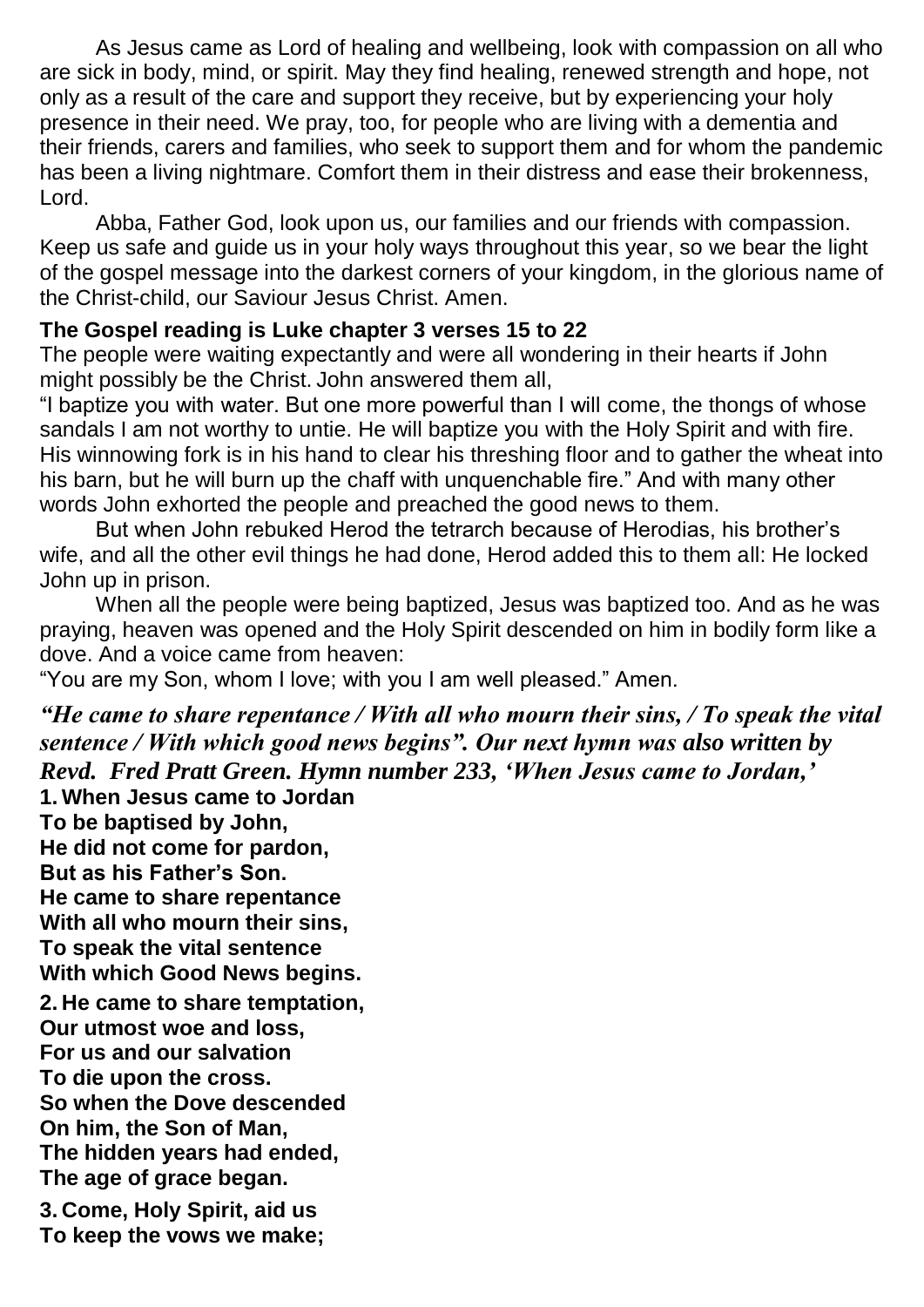**This very day invade us, And every bondage break. Come, give our lives direction, The gift we covet most: To share the resurrection That leads to Pentecost.** *© Fred Pratt Green (1903 – 2000)*

#### **Sermon:** *John the Baptist –* **Luke 3: 15 – 22**

I have always intended to project the image of a serious-minded preacher and chaplain, but the Lord clearly had other ideas when he called me. A few years ago, a resident at Waterside House, which is a MHA dementia care home, declared that she loved my services. I was delighted until she added, 'You're funny, because something goes wrong every week!' I had to smile, even though things don't go wrong every week. There again, when I thought I'd brighten the atmosphere at the Bridge Court Christmas meal by wearing a black Santa hat, inscribed with "Bah Humbug", as I helped to serve, several tenants quipped that it seemed appropriate, after I had taken the wrong cd with me for the Christmas service and we had to sing several carols acapella!

I'm sure John the Baptist never reduced listeners to laughter by having things go wrong, but equally, I don't believe that he was as fearsome and humourless as he is sometimes portrayed. I know his message was fierce and insistent, but had his preaching been no more than 'fire and brimstone', I doubt if many Jews would have flocked to the Jordan to hear him. Certainly, Jesus used humour in his teaching – think of the visual of a blind man leading other blind men and falling into a ditch! Those of us who have read John Wesley's sermons recognize that they are notes and the delivery would have been seasoned with humour and witty illustrations.

Luke's gospel was written essentially for Gentile converts to Christianity and in our reading Luke compared John's ministry with Christ's. He declared John the Baptist as God's appointed messenger who was sent to prepare the Messiah's ground by preaching 'a baptism for the forgiveness of sins'. In effect, John was a second Elijah, the greatest of Israel's prophets. However, he made it clear that John was not the Messiah that some Jews believed him to be, even after Jesus' resurrection.

It is most likely John was a member of the priestly sect called Essenes, who lived at Qumran, by the Dead Sea. Essenes devoted themselves to God in monastic communities. John, however, began to call Jews to repent and baptised them in the River Jordan to symbolise the washing away of sins and the granting of a fresh start by God. Baptism was not part of Jewish religious practice, but its symbolism attracted many Jews to John. His wasn't a comfortable ministry: indeed, his message was frequently as stark and uncomfortable as his lifestyle and clothing, for he was uncompromising in his criticism of those Pharisees and Sadducees who came seeking baptism, describing them as 'vipers' and demanding to see the fruits of repentance rather than a public pretence of piety. A real change in our behaviour is required when we repent. He always spoke out against evil, including against the adulterous and incestuous relationship between King Herod Antipas and Herodias, his niece, even though he knew he would suffer for speaking the truth to people in power.

John's call for repentance was urgent, for he declared the Day of the Lord was imminent. He made it clear that he wasn't the Messiah, declaring, 'After me will come one more powerful than I, the thongs of whose sandals I am not worthy to stoop down and untie. I baptize you with water, but he will baptize you with the Holy Spirit.' John demanded that the Jews who flocked to the River Jordan for baptism should turn away from sin, returning to God the Father in words and deeds. Baptism symbolised a new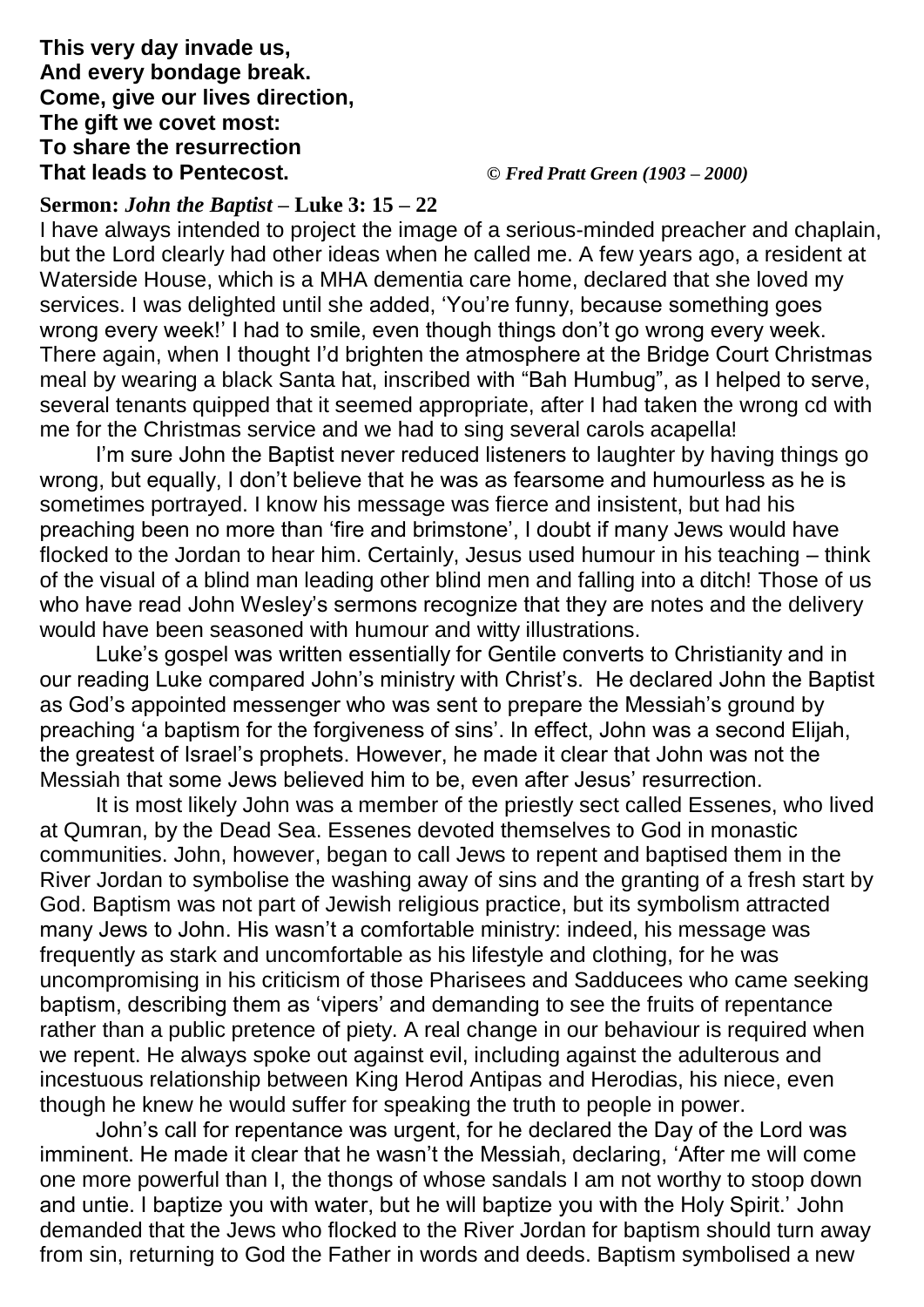start with God for those who turned, but water was only the preparation for the kind of baptism Christ's followers would receive, for through faith and God's gift of the Holy Spirit we enter a relationship so close to God we may call him 'Abba'.

At the end of our gospel reading, Jesus went to John the Baptist to be baptised, but as he had never sinned, why did he insist on being baptised? Jesus was not fulfilling the demands of Torah, for baptism was not a requirement for repentance. Instead, Jesus was identifying himself with flawed humanity, who needed to change their ways and to be baptized into new life. In other words, Jesus was showing that he is not just God, but Immanuel, God with us, God alongside us, both fully human and fully divine.

Part of the significance of his baptism lies in Jesus' authentication from heaven: the Holy Spirit descended upon Jesus, giving him the power and wisdom to fulfil God's plan for our salvation and God's declaration, "You are my Son, whom I love; with you I am well pleased." verified for John the Baptist that Jesus was indeed the Messiah. The other significant feature of the baptism is Christ's humility. He was not too proud to identify himself with sinners; instead, he did his Father's will. In that respect Jesus challenges us, his disciples, to answer his call, whether or not our calling seems beyond our abilities, or does not suit our own desires, or is inconvenient.

At the Brierley Hill Christmas Eve service, Revd. Michael Payne referred to the R number, firstly as the rate at which COVID19 infections spreads – which is a bad thing – and then as a rate in which people accept the gospel message and join our churches – which is a good thing! If the R number is greater than 1, then the number of infected people increases, but if it below 1, then the disease will eventually stop spreading.

In the United Kingdom most denominations have congregations whose R number is below 1, so, unless something is done, churches will die for lack of members. Revd. Michael observed that if every member of a church was to persuade just one person to join during the year, then the size of the congregation would be doubled. Even if only half a church accomplished this, the congregation would rise by 50%, so here is a New Year challenge for all with ears to hear. Do you know people who have fallen away from regular worship, or who say that they don't feel 'good enough' to come to church? Do you have family-members, friends, or work-colleagues who you could invite to come to church with you? Are there church members willing to post flyers in their neighbourhood inviting people to come and worship – perhaps for a special service. Remember, our commission is to take good news to the world and it is just as urgent today as it was in the times of John the Baptist. If we raise the gospel R number above 1, we can extend our mission with more people to share the load, offer the light of good news to a people living in the darkness of COVID19 and materialism and fulfil what Christ is calling us to do. Trust in the Lord to give you both judgement and words to invite somebody to worship with you: remember this verse from **Revd. James Seddon's hymn, 'Go forth and tell!':** 

#### **Go forth and tell! God's love embraces all: He will in grace respond to all who call. How shall they call if they have never heard The gracious invitation of his word? Amen**

*Our closing hymn was written by Canon Edward Burns in 1968, as his response to the diocese of Blackburn's 'Call to Mission' challenge to write a suitable hymn for its call – and what a response it is! We certainly do have a gospel to proclaim. Hymn number 418, 'We have a gospel to proclaim.'*